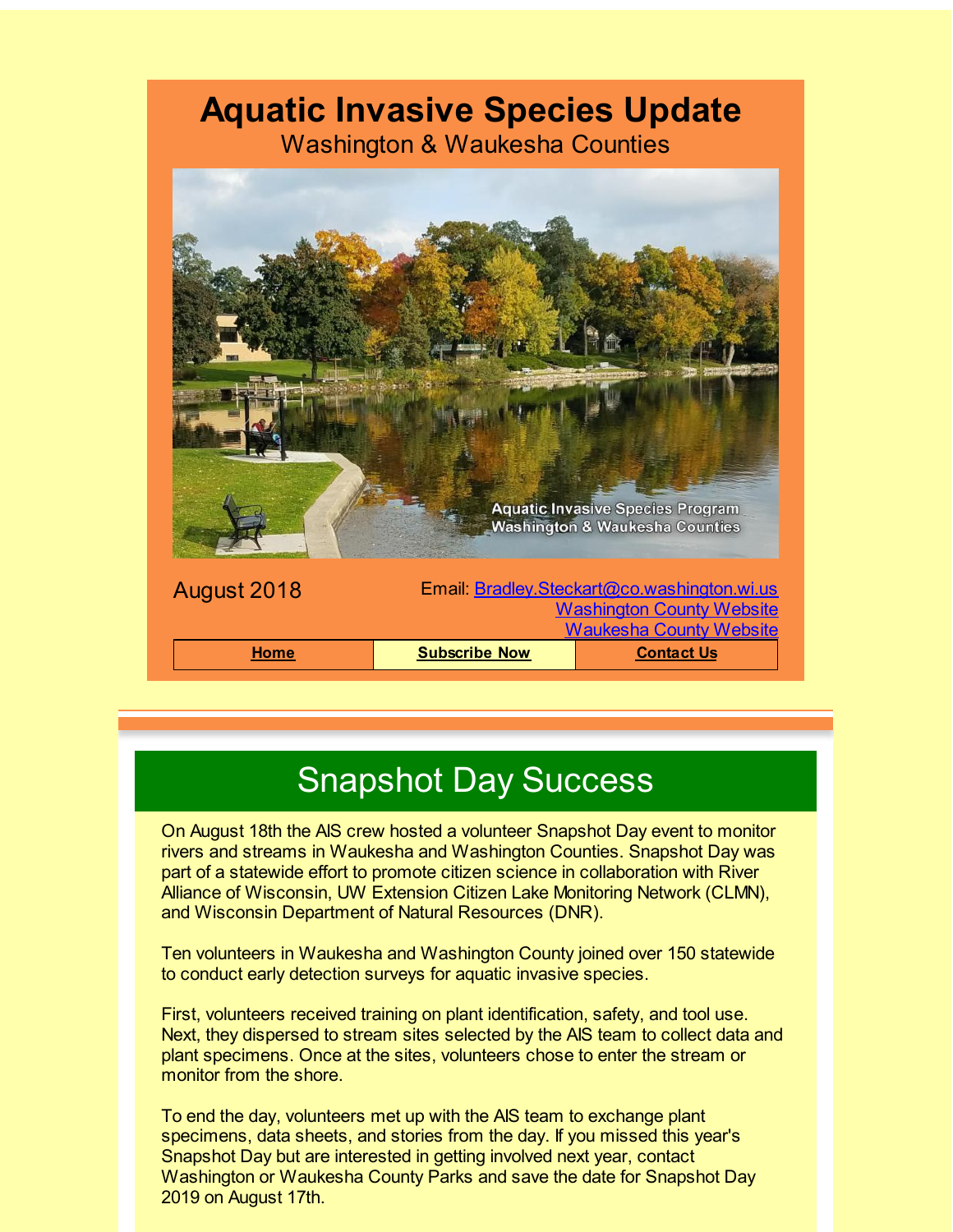

Brad and Maddelin pose with Washington County volunteers.

Thank you to all the volunteers who joined us to make Snapshot Day 2018 a success!

#### Clean Boats, Clean Waters Update

If you've launched your boat at a public launch in Waukesha or Washington County this summer, you've probably seen the AIS staff engaging in watercraft inspections. With our blue t-shirts on and clipboards in hand, we've educated nearly 3500 boaters since May about their role in preventing the spread of AIS.

By cleaning plants and animals off watercraft and gear upon entry and exit of a lake, individuals can stop the spread of aquatic invasive species. The Clean Boats, Clean Waters program provides grant funding for paid staff and opportunities for volunteers to spend weekends and holidays at boat launches on water bodies they care about.

This summer the AIS staff spent over 600 hours conducting watercraft inspections at launches all over the two counties. In 600 hours we've encountered a lot of different experiences. For example, one day we might have spoken with 20 boaters and the next 200. We've met many interesting people, and witnessed some entertaining launch attempts. Overall, we have adequately empowered lake users to take action to prevent their lakes from invasive species. We also learned a lot about AIS in the process.

If you'd like to learn more about how to get Clean Boats Clean Waters watercraft inspectors at a launch near you, contact Washington or Waukesha County's AIS representative or consult UW-Extension's [website](https://www.uwsp.edu/cnr-ap/UWEXLakes/Pages/programs/cbcw/default.aspx?utm_source=Aquatic+Invasive+Species+Update+AUGUST2018&utm_campaign=AIS+August+2018+Update&utm_medium=email) for more information.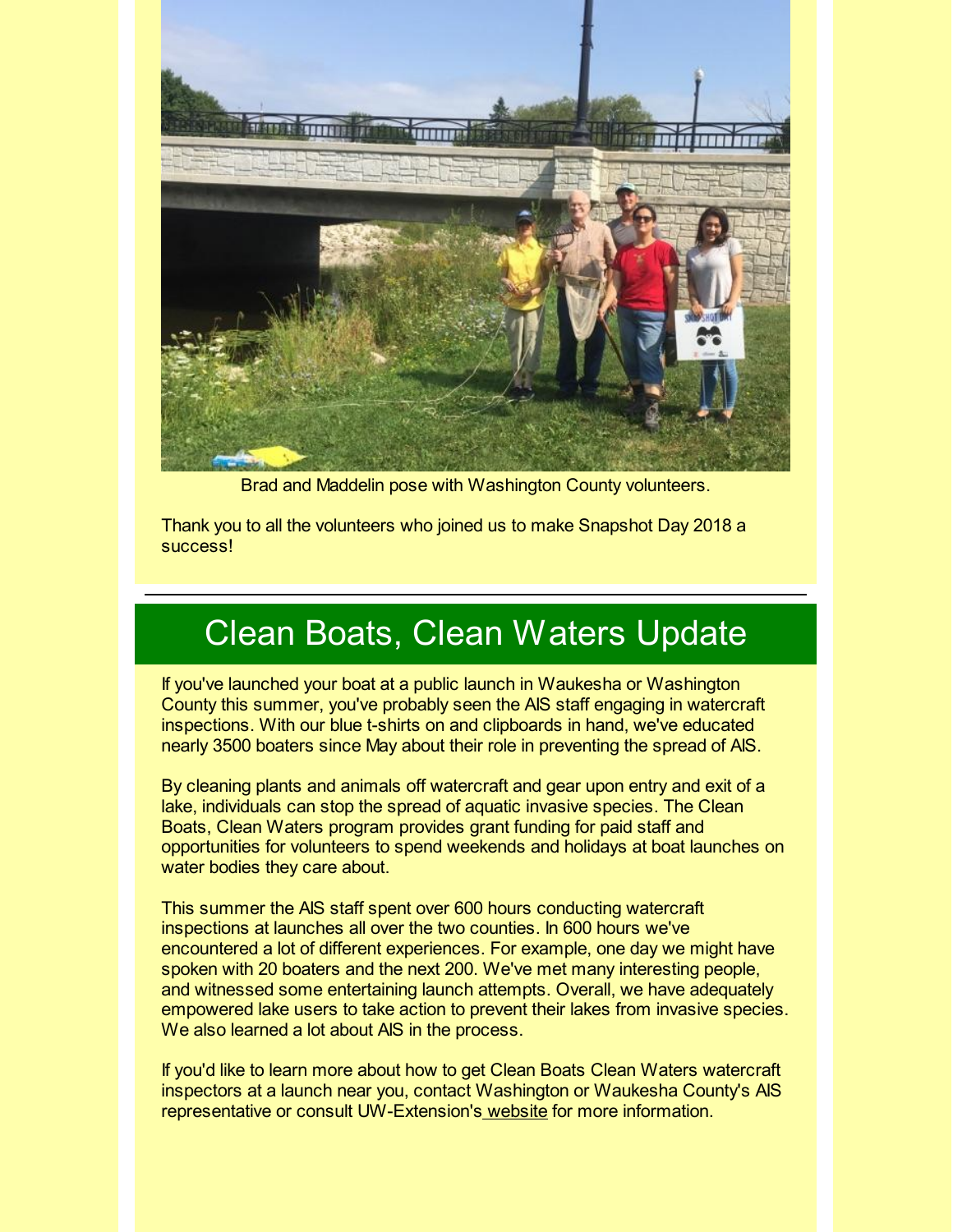

Sara hands out towels at special Clean Boats Clean Waters events over the summer.

### Snorkels, Samples, and Surveys

So far this summer, the AIS team has performed 10 aquatic plant surveys on lakes in Waukesha and Washington County. The surveys use either the pointintercept or meander method and work to determine aquatic plant species presence and abundance.

Meander surveys are qualitative and serve to collect data about what aquatic plant species are present in a lake. Surveyors select five random points on a lake, often including boat launches, inlets, and outlets. At each point, surveyors snorkel and collect plants for 20-30 minutes. Specimens are then identified, pressed, and sent to the UW-Stevens Point Freckmann Herbarium for verification and storage. Lakes chosen for meander surveys this summer include: Lac La Belle, Moose, Lower Nemahbin, Upper Kelly, Denoon, Big Cedar, Little Cedar, Beck, Smith, and McConnville.

Point-intercept surveys are a bit more comprehensive, addressing both the qualitative and quantitative aspects of plant life within a lake. During pointintercept surveys, GPS coordinates are viewed as grid points across the entire surface of the lake. Surveyors stop at each grid point and record sediment type, water depth, and all the plants present at that point. A double -sided rake is used to collect plant samples from the lake bottom for surveyors to compile.

The collected data is then entered into a GIS map format which provides valuable information to lake users about species present on their lake. Point Intercept surveys are frequently used by aquatic plant managers, DNR staff, and county staff.

GIS grid maps of aquatic invasive species of Waukesha County from previous years can be accessed on the [Waukesha](http://waukeshacounty.maps.arcgis.com/apps/webappviewer/index.html?id=a6430adc87794e1095429b4b54a637b8&utm_source=Aquatic+Invasive+Species+Update+AUGUST2018&utm_campaign=AIS+August+2018+Update&utm_medium=email) County Map App.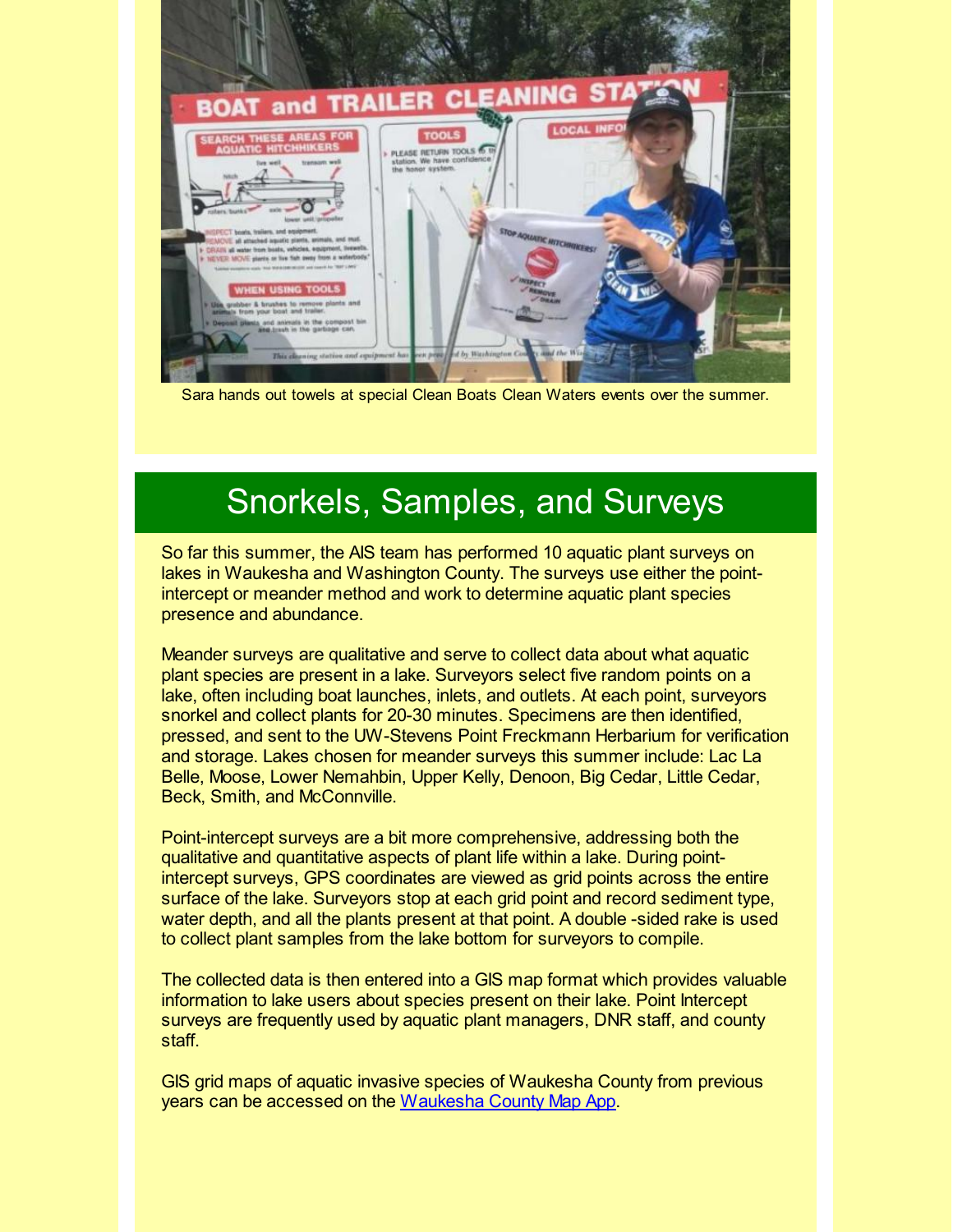

Graceanne and Brad collect plants on meander and point-intercept surveys.

## US Army Corps Collaboration on Pike Lake

The AIS team is excited to partner with the US Army Corps of Engineers to help monitor growth patterns of starry stonewort on Pike Lake in Washington County. Because of the relatively low number of studies completed on starry stonewort, the USACOE is interested in measuring whether or not it's presence may inhibit corps operations. Additionally, the AIS team is interested in measuring its effects on the ecosystems of lakes in Waukesha and Washington County.



AIS Coordinator Brad stands alongside USCOE team to place cameras in the lake.

In June the AIS team helped place two underwater cameras on Pike Lake to watch patches of starry stonewort. The cameras sit at the lake bottom and send us pictures 10 times per day. They will stay in place until the water freezes.

After monitoring the growth of starry stonewort, the USCOE and AIS team hope to make informed decisions about treatment of the invasive macroalgae.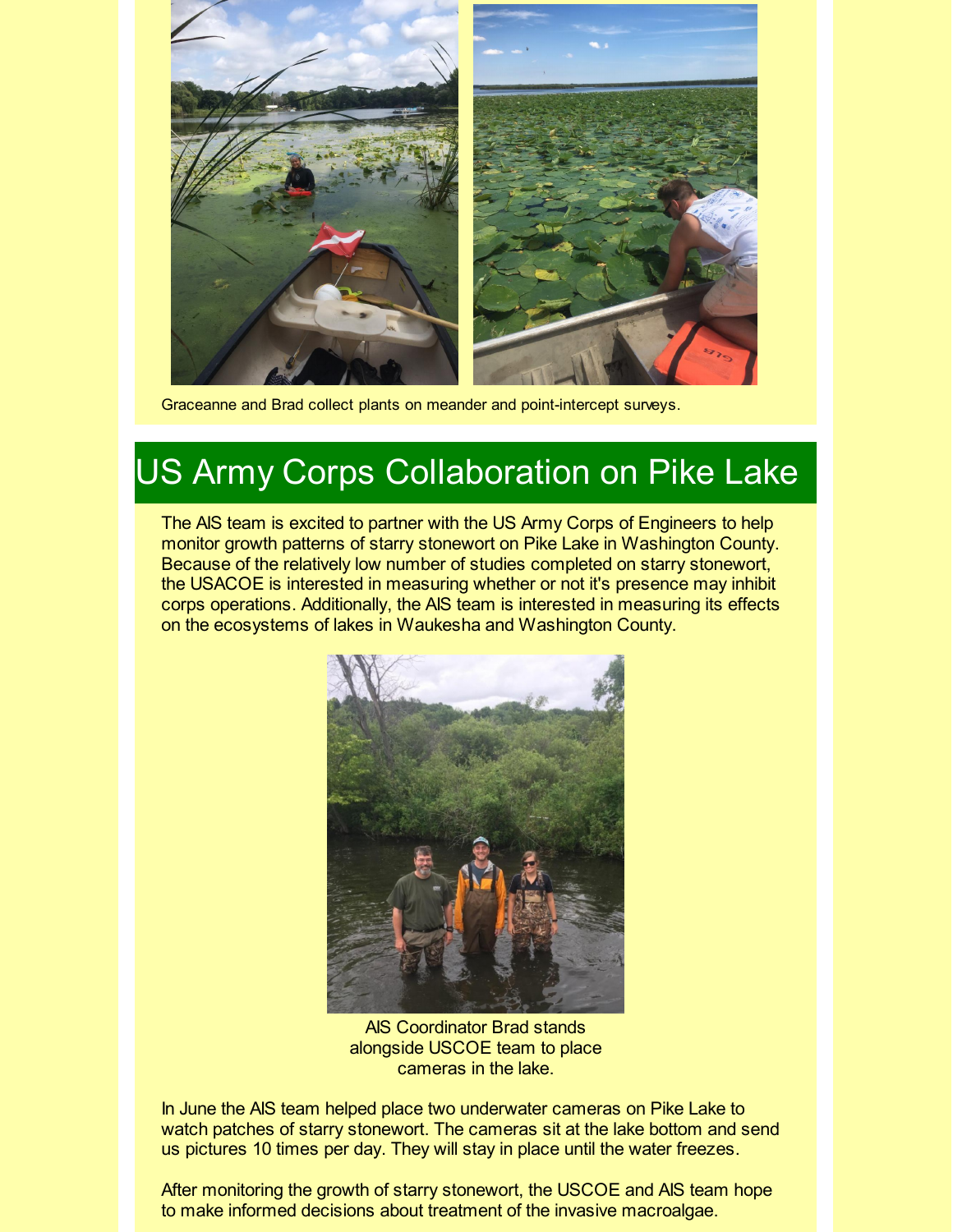

Underwater cameras were placed at the bottom of Pike Lake.

#### Lake of the Month - Lake Keesus

The August "Lake of the Month" is Lake Keesus of Merton, Wisconsin in Waukesha County.

Lake Keesus is 235 acres and has a maximum depth of 42 feet. It is moderately clear and home to Panfish, Largemouth Bass, Northern Pike, and Walleye. Anglers can access the lake via the paved public launch off of Woodrest Dr. The lake is part of the Oconomowoc River Watershed via a small unnamed outlet stream on the west side.

On its 5.3 miles of shoreline, Lake Keesus holds 216 homes, all of which are represented by the Lake Keesus Advancement Association (LKAA) which hosts multiple events throughout the year.

This spring fed lake is also home to a number of invasive species including Banded and Chinese Mystery Snails, Curly-Leaf Pondweed, Eurasion Water-Milfoil, and Zebra Mussels.